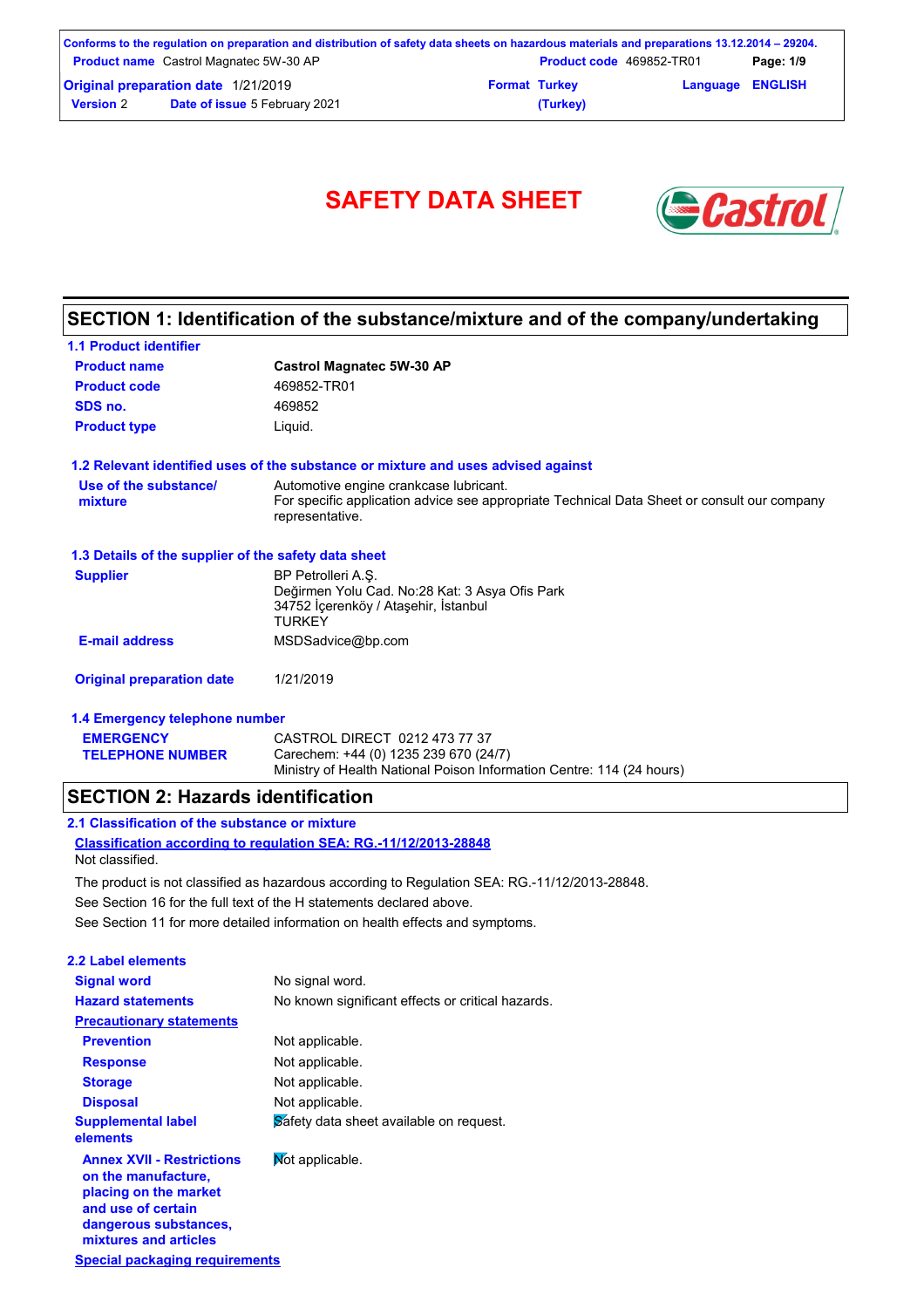|                                     | Conforms to the regulation on preparation and distribution of safety data sheets on hazardous materials and preparations 13.12.2014 – 29204. |                      |                                 |                         |           |
|-------------------------------------|----------------------------------------------------------------------------------------------------------------------------------------------|----------------------|---------------------------------|-------------------------|-----------|
|                                     | <b>Product name</b> Castrol Magnatec 5W-30 AP                                                                                                |                      | <b>Product code</b> 469852-TR01 |                         | Page: 2/9 |
| Original preparation date 1/21/2019 |                                                                                                                                              | <b>Format Turkey</b> |                                 | <b>Language ENGLISH</b> |           |
| <b>Version</b> 2                    | <b>Date of issue 5 February 2021</b>                                                                                                         |                      | (Turkey)                        |                         |           |

| <b>SECTION 2: Hazards identification</b> |  |
|------------------------------------------|--|
|------------------------------------------|--|

| <b>Containers to be fitted</b><br>with child-resistant<br>fastenings | Not applicable.                                                                                                                                                                                                          |  |  |  |
|----------------------------------------------------------------------|--------------------------------------------------------------------------------------------------------------------------------------------------------------------------------------------------------------------------|--|--|--|
| <b>Tactile warning of danger</b>                                     | Not applicable.                                                                                                                                                                                                          |  |  |  |
| 2.3 Other hazards                                                    |                                                                                                                                                                                                                          |  |  |  |
| <b>Product meets the criteria</b><br>for PBT or vPvB                 | This mixture does not contain any substances that are assessed to be a PBT or a<br>vPvB.                                                                                                                                 |  |  |  |
| Other hazards which do<br>not result in classification               | Defatting to the skin.<br>USED ENGINE OILS<br>Used engine oil may contain hazardous components which have the potential to<br>cause skin cancer.<br>See Toxicological Information, section 11 of this Safety Data Sheet. |  |  |  |
|                                                                      | <b>SECTION 3: Composition/information on ingredients</b>                                                                                                                                                                 |  |  |  |
| <b>3.2 Mixtures</b>                                                  | Mixture                                                                                                                                                                                                                  |  |  |  |
|                                                                      | Highly refined base oil (IP 346 DMSO extract < 3%). Proprietary performance additives.                                                                                                                                   |  |  |  |

| <b>Product/ingredient name</b>                               | CAS no.                              | %           | SEA: RG.-11/12/2013-28848 | <b>Type</b> |
|--------------------------------------------------------------|--------------------------------------|-------------|---------------------------|-------------|
| Distillates (petroleum), hydrotreated heavy<br>paraffinic    | 64742-54-7                           | $≥50 - ≤75$ | Not classified.           | $[2]$       |
| Distillates (petroleum), hydrotreated heavy<br>paraffinic    | 64742-54-7                           | $≥25 - ≤50$ | Asp. Tox. 1, H304         | [1] [2]     |
| Base oil - unspecified                                       | Varies - See Key to<br>abbreviations | ≤10         | Not classified.           | $[2]$       |
| Distillates (petroleum), solvent-dewaxed<br>heavy paraffinic | 64742-65-0                           | ≤3          | Not classified.           | $[2]$       |

**See Section 16 for the full text of the H statements declared above.**

**There are no additional ingredients present which, within the current knowledge of the supplier and in the concentrations applicable, are classified as hazardous to health or the environment and hence require reporting in this section.**

**Type** 

 $\boxed{1}$  Substance classified with a health or environmental hazard

[2] Substance with a workplace exposure limit

[3] Substance meets the criteria for PBT

**Notes to physician**

[4] Substance meets the criteria for vPvB

[5] Additional disclosure due to company policy

Occupational exposure limits, if available, are listed in Section 8.

### **SECTION 4: First aid measures**

| <b>4.1 Description of first aid measures</b> |                                                                                                                                                                                                                                                   |
|----------------------------------------------|---------------------------------------------------------------------------------------------------------------------------------------------------------------------------------------------------------------------------------------------------|
| <b>Inhalation</b>                            | Finhaled, remove to fresh air. In case of inhalation of decomposition products in a<br>fire, symptoms may be delayed. The exposed person may need to be kept under<br>medical surveillance for 48 hours. Get medical attention if symptoms occur. |
| <b>Ingestion</b>                             | Do not induce vomiting unless directed to do so by medical personnel. Get medical<br>attention if symptoms occur.                                                                                                                                 |
| <b>Skin contact</b>                          | Wash skin thoroughly with soap and water or use recognised skin cleanser.<br>Remove contaminated clothing and shoes. Wash clothing before reuse. Clean<br>shoes thoroughly before reuse. Get medical attention if symptoms occur.                 |
| Eye contact                                  | In case of contact, immediately flush eyes with plenty of water for at least 15<br>minutes. Eyelids should be held away from the eyeball to ensure thorough rinsing.<br>Check for and remove any contact lenses. Get medical attention.           |
| <b>Protection of first-aiders</b>            | No action shall be taken involving any personal risk or without suitable training.                                                                                                                                                                |

#### **4.2 Most important symptoms and effects, both acute and delayed**

See Section 11 for more detailed information on health effects and symptoms.

#### **4.3 Indication of any immediate medical attention and special treatment needed**

Treatment should in general be symptomatic and directed to relieving any effects. In case of inhalation of decomposition products in a fire, symptoms may be delayed. The exposed person may need to be kept under medical surveillance for 48 hours.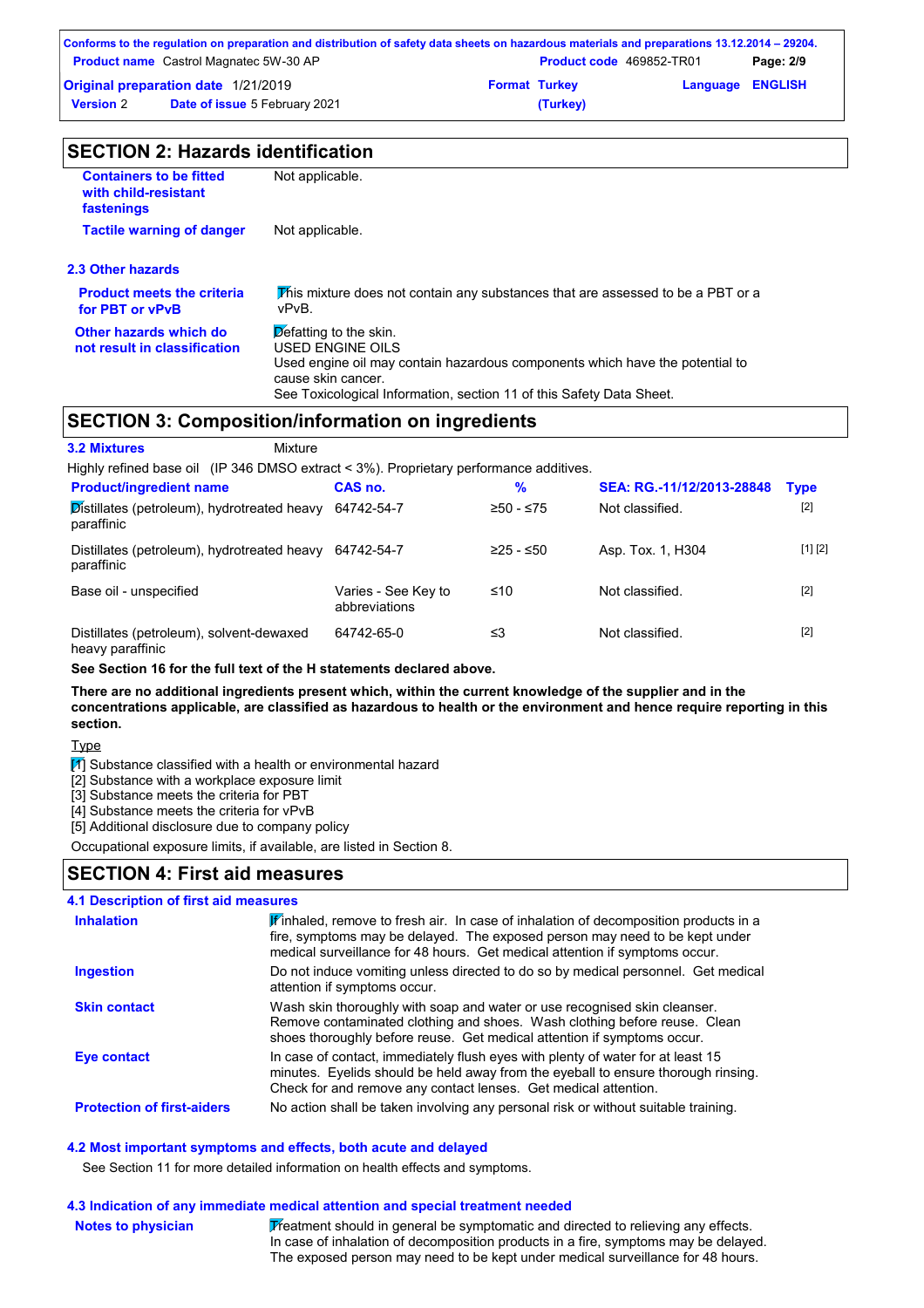|                  | Conforms to the regulation on preparation and distribution of safety data sheets on hazardous materials and preparations 13.12.2014 – 29204. |                      |                                 |                         |           |
|------------------|----------------------------------------------------------------------------------------------------------------------------------------------|----------------------|---------------------------------|-------------------------|-----------|
|                  | <b>Product name</b> Castrol Magnatec 5W-30 AP                                                                                                |                      | <b>Product code</b> 469852-TR01 |                         | Page: 3/9 |
|                  | Original preparation date 1/21/2019                                                                                                          | <b>Format Turkey</b> |                                 | <b>Language ENGLISH</b> |           |
| <b>Version 2</b> | <b>Date of issue 5 February 2021</b>                                                                                                         |                      | (Turkey)                        |                         |           |

| <b>SECTION 5: Firefighting measures</b>                   |                                                                                                                                                                                                                                                                                                           |  |  |  |
|-----------------------------------------------------------|-----------------------------------------------------------------------------------------------------------------------------------------------------------------------------------------------------------------------------------------------------------------------------------------------------------|--|--|--|
| 5.1 Extinguishing media                                   |                                                                                                                                                                                                                                                                                                           |  |  |  |
| <b>Suitable extinguishing</b><br>media                    | In case of fire, use foam, dry chemical or carbon dioxide extinguisher or spray.                                                                                                                                                                                                                          |  |  |  |
| <b>Unsuitable extinguishing</b><br>media                  | Do not use water jet.                                                                                                                                                                                                                                                                                     |  |  |  |
| 5.2 Special hazards arising from the substance or mixture |                                                                                                                                                                                                                                                                                                           |  |  |  |
| <b>Hazards from the</b><br>substance or mixture           | In a fire or if heated, a pressure increase will occur and the container may burst.                                                                                                                                                                                                                       |  |  |  |
| <b>Hazardous combustion</b><br>products                   | Combustion products may include the following:<br>carbon oxides (CO, CO <sub>2</sub> ) (carbon monoxide, carbon dioxide)<br>nitrogen oxides (NO, $NQ_2$ etc.)                                                                                                                                             |  |  |  |
| 5.3 Advice for firefighters                               |                                                                                                                                                                                                                                                                                                           |  |  |  |
| <b>Special precautions for</b><br>fire-fighters           | No action shall be taken involving any personal risk or without suitable training. Promptly<br>isolate the scene by removing all persons from the vicinity of the incident if there is a fire.                                                                                                            |  |  |  |
| <b>Special protective</b><br>equipment for fire-fighters  | Fire-fighters should wear positive pressure self-contained breathing apparatus (SCBA) and full<br>turnout gear. Clothing for fire-fighters (including helmets, protective boots and gloves)<br>conforming to European standard EN 469 will provide a basic level of protection for chemical<br>incidents. |  |  |  |

# **SECTION 6: Accidental release measures**

|                                                          | 6.1 Personal precautions, protective equipment and emergency procedures                                                                                                                                                                                                                                                                                                                        |
|----------------------------------------------------------|------------------------------------------------------------------------------------------------------------------------------------------------------------------------------------------------------------------------------------------------------------------------------------------------------------------------------------------------------------------------------------------------|
| For non-emergency<br>personnel                           | No action shall be taken involving any personal risk or without suitable training. Evacuate<br>surrounding areas. Keep unnecessary and unprotected personnel from entering. Do not touch<br>or walk through spilt material. Put on appropriate personal protective equipment. Floors may<br>be slippery; use care to avoid falling.                                                            |
| For emergency responders                                 | If specialised clothing is required to deal with the spillage, take note of any information in<br>Section 8 on suitable and unsuitable materials. See also the information in "For non-<br>emergency personnel".                                                                                                                                                                               |
| <b>6.2 Environmental</b><br>precautions                  | Avoid dispersal of spilt material and runoff and contact with soil, waterways, drains and sewers.<br>Inform the relevant authorities if the product has caused environmental pollution (sewers,<br>waterways, soil or air).                                                                                                                                                                    |
| 6.3 Methods and material for containment and cleaning up |                                                                                                                                                                                                                                                                                                                                                                                                |
| <b>Small spill</b>                                       | Stop leak if without risk. Move containers from spill area. Absorb with an inert material and<br>place in an appropriate waste disposal container. Dispose of via a licensed waste disposal<br>contractor.                                                                                                                                                                                     |
| <b>Large spill</b>                                       | Stop leak if without risk. Move containers from spill area. Prevent entry into sewers, water<br>courses, basements or confined areas. Contain and collect spillage with non-combustible,<br>absorbent material e.g. sand, earth, vermiculite or diatomaceous earth and place in container<br>for disposal according to local regulations. Dispose of via a licensed waste disposal contractor. |
| 6.4 Reference to other<br><b>sections</b>                | See Section 1 for emergency contact information.<br>See Section 5 for firefighting measures.<br>See Section 8 for information on appropriate personal protective equipment.<br>See Section 12 for environmental precautions.<br>See Section 13 for additional waste treatment information.                                                                                                     |

# **SECTION 7: Handling and storage**

### **7.1 Precautions for safe handling**

| <b>Protective measures</b> | Put on appropriate personal protective equipment (see Section 8).                                                                                                                    |
|----------------------------|--------------------------------------------------------------------------------------------------------------------------------------------------------------------------------------|
| <b>Advice on general</b>   | Eating, drinking and smoking should be prohibited in areas where this material is handled.<br>stored and processed. Wash thoroughly after handling. Remove contaminated clothing and |
| occupational hygiene       | protective equipment before entering eating areas. See also Section 8 for additional                                                                                                 |
|                            | information on hygiene measures.                                                                                                                                                     |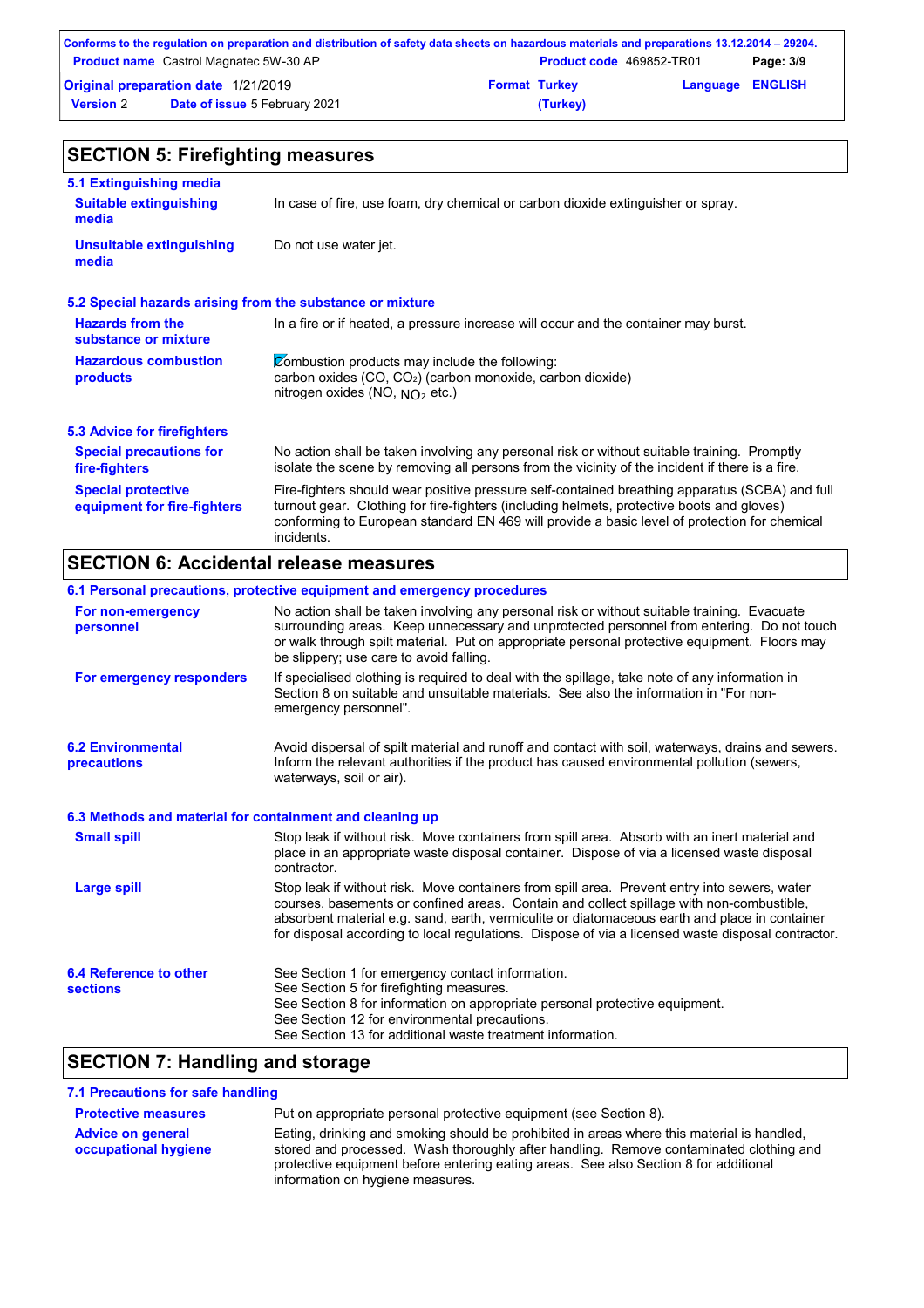|                  | Conforms to the regulation on preparation and distribution of safety data sheets on hazardous materials and preparations 13.12.2014 – 29204. |                      |                                 |                         |           |
|------------------|----------------------------------------------------------------------------------------------------------------------------------------------|----------------------|---------------------------------|-------------------------|-----------|
|                  | <b>Product name</b> Castrol Magnatec 5W-30 AP                                                                                                |                      | <b>Product code</b> 469852-TR01 |                         | Page: 4/9 |
|                  | Original preparation date 1/21/2019                                                                                                          | <b>Format Turkey</b> |                                 | <b>Language ENGLISH</b> |           |
| <b>Version 2</b> | <b>Date of issue 5 February 2021</b>                                                                                                         |                      | (Turkey)                        |                         |           |

| 7.2 Conditions for safe<br>storage, including any | Store in accordance with local regulations. Store in original container protected from direct<br>sunlight in a dry, cool and well-ventilated area, away from incompatible materials (see Section                                                                                                                                                                                        |
|---------------------------------------------------|-----------------------------------------------------------------------------------------------------------------------------------------------------------------------------------------------------------------------------------------------------------------------------------------------------------------------------------------------------------------------------------------|
| <i>incompatibilities</i>                          | 10) and food and drink. Keep container tightly closed and sealed until ready for use. Store and<br>use only in equipment/containers designed for use with this product. Containers that have<br>been opened must be carefully resealed and kept upright to prevent leakage. Do not store in<br>unlabelled containers. Use appropriate containment to avoid environmental contamination. |
| <b>Not suitable</b>                               | Prolonged exposure to elevated temperature                                                                                                                                                                                                                                                                                                                                              |

#### **7.3 Specific end use(s)**

**Recommendations** Not available.

## **SECTION 8: Exposure controls/personal protection**

#### **8.1 Control parameters**

**Occupational exposure limits**

| <b>Distillates (petroleum), hydrotreated heavy paraffinic</b> | <b>ACGIH TLV (United States).</b><br>TWA: 5 mg/m <sup>3</sup> 8 hours. Issued/Revised: 11/2009 Form: Inhalable<br>fraction |
|---------------------------------------------------------------|----------------------------------------------------------------------------------------------------------------------------|
| Distillates (petroleum), hydrotreated heavy paraffinic        | <b>ACGIH TLV (United States).</b><br>TWA: 5 mg/m <sup>3</sup> 8 hours. Issued/Revised: 11/2009 Form: Inhalable<br>fraction |
| Base oil - unspecified                                        | <b>ACGIH TLV (United States).</b><br>TWA: 5 mg/m <sup>3</sup> 8 hours. Issued/Revised: 11/2009 Form: Inhalable<br>fraction |
| Distillates (petroleum), solvent-dewaxed heavy<br>paraffinic  | <b>ACGIH TLV (United States).</b><br>TWA: 5 mg/m <sup>3</sup> 8 hours. Issued/Revised: 11/2009 Form: Inhalable<br>fraction |

Whilst specific OELs for certain components may be shown in this section, other components may be present in any mist, vapour or dust produced. Therefore, the specific OELs may not be applicable to the product as a whole and are provided for guidance only.

| <b>Recommended monitoring</b><br>procedures | If this product contains ingredients with exposure limits, personal, workplace atmosphere or<br>biological monitoring may be required to determine the effectiveness of the ventilation or other<br>control measures and/or the necessity to use respiratory protective equipment. Reference<br>should be made to monitoring standards, such as the following: European Standard EN 689<br>(Workplace atmospheres - Guidance for the assessment of exposure by inhalation to chemical<br>agents for comparison with limit values and measurement strategy) European Standard EN<br>14042 (Workplace atmospheres - Guide for the application and use of procedures for the<br>assessment of exposure to chemical and biological agents) European Standard EN 482<br>(Workplace atmospheres - General requirements for the performance of procedures for the<br>measurement of chemical agents) Reference to national guidance documents for methods for<br>the determination of hazardous substances will also be required. |
|---------------------------------------------|----------------------------------------------------------------------------------------------------------------------------------------------------------------------------------------------------------------------------------------------------------------------------------------------------------------------------------------------------------------------------------------------------------------------------------------------------------------------------------------------------------------------------------------------------------------------------------------------------------------------------------------------------------------------------------------------------------------------------------------------------------------------------------------------------------------------------------------------------------------------------------------------------------------------------------------------------------------------------------------------------------------------------|
| <b>8.2 Exposure controls</b>                |                                                                                                                                                                                                                                                                                                                                                                                                                                                                                                                                                                                                                                                                                                                                                                                                                                                                                                                                                                                                                            |
| <b>Appropriate engineering</b><br>controls  | All activities involving chemicals should be assessed for their risks to health, to ensure<br>exposures are adequately controlled. Personal protective equipment should only be considered<br>after other forms of control measures (e.g. engineering controls) have been suitably evaluated.<br>Personal protective equipment should conform to appropriate standards, be suitable for use, be<br>kept in good condition and properly maintained.<br>Your supplier of personal protective equipment should be consulted for advice on selection and<br>appropriate standards. For further information contact your national organisation for standards.<br>Provide exhaust ventilation or other engineering controls to keep the relevant airborne<br>concentrations below their respective occupational exposure limits.<br>The final choice of protective equipment will depend upon a risk assessment. It is important to<br>ensure that all items of personal protective equipment are compatible.                    |
| <b>Individual protection measures</b>       |                                                                                                                                                                                                                                                                                                                                                                                                                                                                                                                                                                                                                                                                                                                                                                                                                                                                                                                                                                                                                            |
| <b>Hygiene measures</b>                     | Wash hands, forearms and face thoroughly after handling chemical products, before eating,<br>smoking and using the lavatory and at the end of the working period. Appropriate techniques<br>should be used to remove potentially contaminated clothing. Wash contaminated clothing<br>before reusing. Ensure that eyewash stations and safety showers are close to the workstation<br>location.                                                                                                                                                                                                                                                                                                                                                                                                                                                                                                                                                                                                                            |

**Respiratory protection**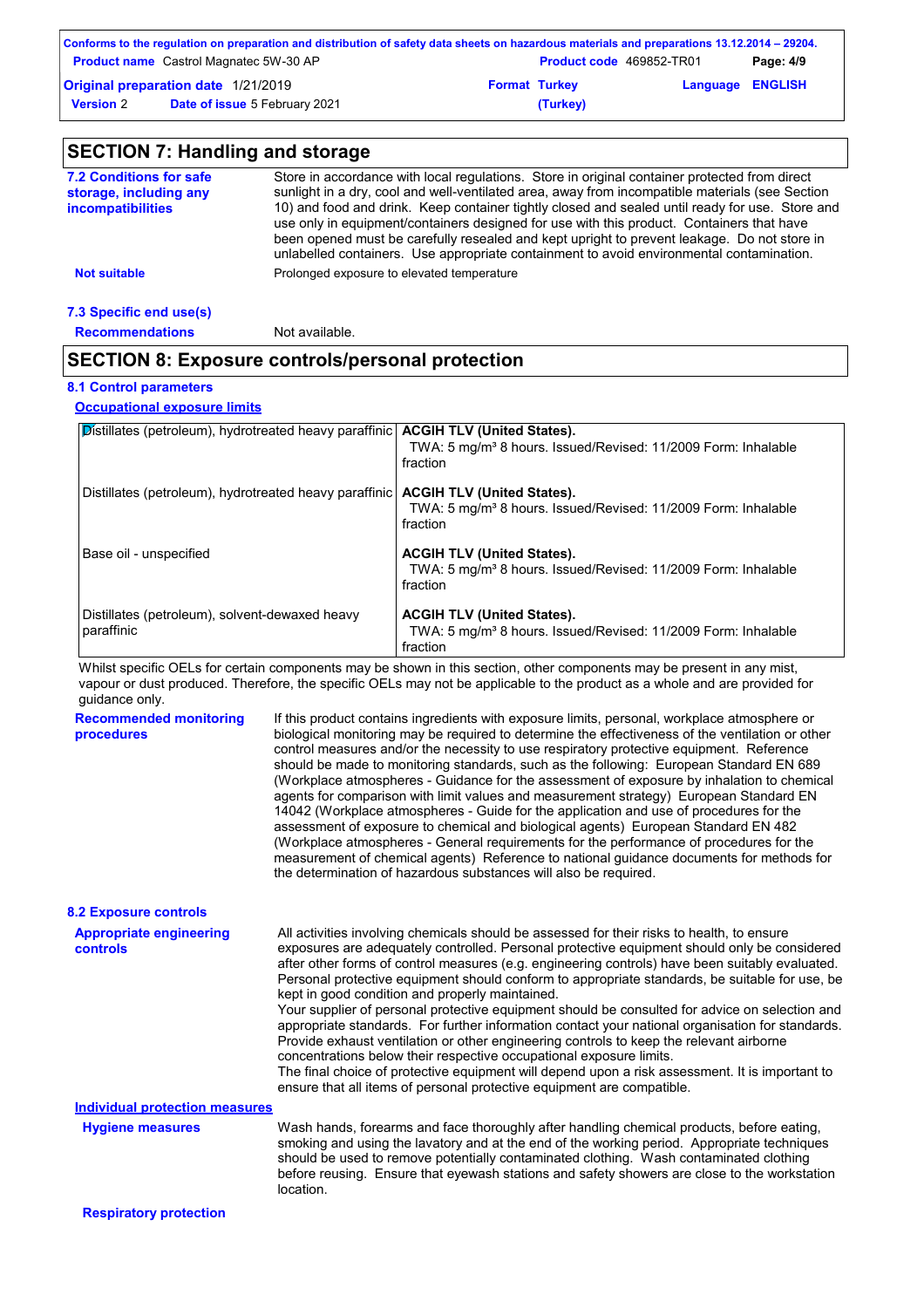|                      | Page: 5/9                                                                                                                                                                                                  |
|----------------------|------------------------------------------------------------------------------------------------------------------------------------------------------------------------------------------------------------|
| <b>Format Turkey</b> |                                                                                                                                                                                                            |
| (Turkey)             |                                                                                                                                                                                                            |
|                      | Conforms to the regulation on preparation and distribution of safety data sheets on hazardous materials and preparations 13.12.2014 – 29204.<br><b>Product code</b> 469852-TR01<br><b>Language ENGLISH</b> |

# **SECTION 8: Exposure controls/personal protection**

|                                           | In case of insufficient ventilation, wear suitable respiratory equipment.<br>The correct choice of respiratory protection depends upon the chemicals being handled, the<br>conditions of work and use, and the condition of the respiratory equipment. Safety procedures<br>should be developed for each intended application. Respiratory protection equipment should<br>therefore be chosen in consultation with the supplier/manufacturer and with a full assessment<br>of the working conditions.                                                                                                                                                                                                                                                                                        |
|-------------------------------------------|----------------------------------------------------------------------------------------------------------------------------------------------------------------------------------------------------------------------------------------------------------------------------------------------------------------------------------------------------------------------------------------------------------------------------------------------------------------------------------------------------------------------------------------------------------------------------------------------------------------------------------------------------------------------------------------------------------------------------------------------------------------------------------------------|
| <b>Eye/face protection</b>                | Safety glasses with side shields.                                                                                                                                                                                                                                                                                                                                                                                                                                                                                                                                                                                                                                                                                                                                                            |
| <b>Skin protection</b>                    |                                                                                                                                                                                                                                                                                                                                                                                                                                                                                                                                                                                                                                                                                                                                                                                              |
| <b>Hand protection</b>                    | Wear protective gloves if prolonged or repeated contact is likely. Wear chemical resistant<br>gloves. Recommended: Nitrile gloves. The correct choice of protective gloves depends upon<br>the chemicals being handled, the conditions of work and use, and the condition of the gloves<br>(even the best chemically resistant glove will break down after repeated chemical exposures).<br>Most gloves provide only a short time of protection before they must be discarded and replaced.<br>Because specific work environments and material handling practices vary, safety procedures<br>should be developed for each intended application. Gloves should therefore be chosen in<br>consultation with the supplier/manufacturer and with a full assessment of the working<br>conditions. |
| <b>Skin and body</b>                      | Use of protective clothing is good industrial practice.<br>Personal protective equipment for the body should be selected based on the task being<br>performed and the risks involved and should be approved by a specialist before handling this<br>product.<br>Cotton or polyester/cotton overalls will only provide protection against light superficial<br>contamination that will not soak through to the skin. Overalls should be laundered on a regular<br>basis. When the risk of skin exposure is high (e.g. when cleaning up spillages or if there is a<br>risk of splashing) then chemical resistant aprons and/or impervious chemical suits and boots<br>will be required.                                                                                                        |
| <b>Environmental exposure</b><br>controls | Emissions from ventilation or work process equipment should be checked to ensure they<br>comply with the requirements of environmental protection legislation. In some cases, fume<br>scrubbers, filters or engineering modifications to the process equipment will be necessary to<br>reduce emissions to acceptable levels.                                                                                                                                                                                                                                                                                                                                                                                                                                                                |

# **SECTION 9: Physical and chemical properties**

### **9.1 Information on basic physical and chemical properties**

| <b>Appearance</b>                                      |                                                                                                                                                |
|--------------------------------------------------------|------------------------------------------------------------------------------------------------------------------------------------------------|
| <b>Physical state</b>                                  | Liquid.                                                                                                                                        |
| <b>Colour</b>                                          | Amber. [Light]                                                                                                                                 |
| <b>Odour</b>                                           | Not available.                                                                                                                                 |
| <b>Odour threshold</b>                                 | Not available.                                                                                                                                 |
| рH                                                     | Mot applicable.                                                                                                                                |
| <b>Melting point/freezing point</b>                    | Not available.                                                                                                                                 |
| Initial boiling point and boiling<br>range             | Not available.                                                                                                                                 |
| <b>Pour point</b>                                      | $-39 °C$                                                                                                                                       |
| <b>Flash point</b>                                     | Closed cup: 200°C (392°F) [Pensky-Martens.]                                                                                                    |
| <b>Evaporation rate</b>                                | Not available.                                                                                                                                 |
| <b>Flammability (solid, gas)</b>                       | Not applicable. Based on - Physical state                                                                                                      |
| <b>Upper/lower flammability or</b><br>explosive limits | Not available.                                                                                                                                 |
| <b>Vapour pressure</b>                                 | Not available.                                                                                                                                 |
| <b>Vapour density</b>                                  | Not available.                                                                                                                                 |
| <b>Relative density</b>                                | Not available.                                                                                                                                 |
| <b>Density</b>                                         | <1000 kg/m <sup>3</sup> (<1 g/cm <sup>3</sup> ) at 15 <sup>°</sup> C                                                                           |
| <b>Solubility(ies)</b>                                 | insoluble in water.                                                                                                                            |
| <b>Partition coefficient: n-octanol/</b><br>water      | Not available.                                                                                                                                 |
| <b>Auto-ignition temperature</b>                       | Not available.                                                                                                                                 |
| <b>Decomposition temperature</b>                       | Not available.                                                                                                                                 |
| <b>Viscosity</b>                                       | Kinematic: 63.39 mm <sup>2</sup> /s (63.39 cSt) at $40^{\circ}$ C<br>Kinematic: 9.25 to 12.49 mm <sup>2</sup> /s (9.25 to 12.49 cSt) at 100 °C |
| <b>Explosive properties</b>                            | Not available.                                                                                                                                 |
| <b>Oxidising properties</b>                            | Not available.                                                                                                                                 |
|                                                        |                                                                                                                                                |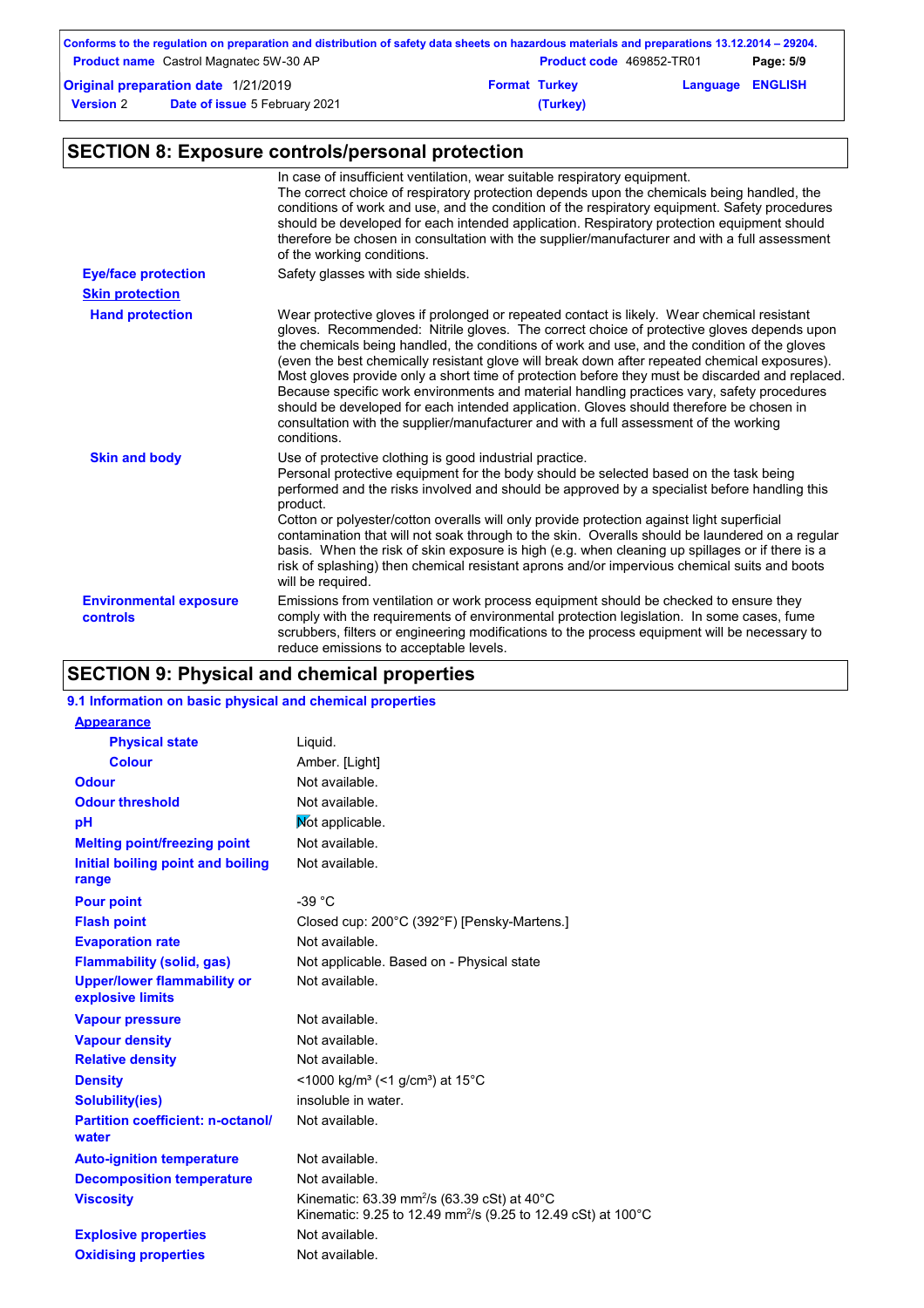|                                     | Conforms to the regulation on preparation and distribution of safety data sheets on hazardous materials and preparations 13.12.2014 – 29204. |                      |                                 |                         |           |
|-------------------------------------|----------------------------------------------------------------------------------------------------------------------------------------------|----------------------|---------------------------------|-------------------------|-----------|
|                                     | <b>Product name</b> Castrol Magnatec 5W-30 AP                                                                                                |                      | <b>Product code</b> 469852-TR01 |                         | Page: 6/9 |
| Original preparation date 1/21/2019 |                                                                                                                                              | <b>Format Turkey</b> |                                 | <b>Language ENGLISH</b> |           |
| <b>Version 2</b>                    | <b>Date of issue 5 February 2021</b>                                                                                                         |                      | (Turkey)                        |                         |           |

### **SECTION 9: Physical and chemical properties**

#### **9.2 Other information**

No additional information.

### **10.6 Hazardous decomposition products 10.4 Conditions to avoid** Avoid all possible sources of ignition (spark or flame). Under normal conditions of storage and use, hazardous decomposition products should not be produced. **10.2 Chemical stability** The product is stable. **10.5 Incompatible materials 10.3 Possibility of hazardous reactions** Under normal conditions of storage and use, hazardous reactions will not occur. Under normal conditions of storage and use, hazardous polymerisation will not occur. **SECTION 10: Stability and reactivity 10.1 Reactivity** No specific test data available for this product. Refer to Conditions to avoid and Incompatible materials for additional information. Reactive or incompatible with the following materials: oxidising materials.

### **SECTION 11: Toxicological information**

| 11.1 Information on toxicological effects          |                                                                                                                                                                                                                                                                                                                                                                                                                 |
|----------------------------------------------------|-----------------------------------------------------------------------------------------------------------------------------------------------------------------------------------------------------------------------------------------------------------------------------------------------------------------------------------------------------------------------------------------------------------------|
| <b>Information on likely</b><br>routes of exposure | Routes of entry anticipated: Dermal, Inhalation.                                                                                                                                                                                                                                                                                                                                                                |
| <b>Potential acute health effects</b>              |                                                                                                                                                                                                                                                                                                                                                                                                                 |
| <b>Inhalation</b>                                  | Exposure to decomposition products may cause a health hazard. Serious effects may be<br>delayed following exposure.                                                                                                                                                                                                                                                                                             |
| <b>Ingestion</b>                                   | No known significant effects or critical hazards.                                                                                                                                                                                                                                                                                                                                                               |
| <b>Skin contact</b>                                | Defatting to the skin. May cause skin dryness and irritation.                                                                                                                                                                                                                                                                                                                                                   |
| <b>Eye contact</b>                                 | No known significant effects or critical hazards.                                                                                                                                                                                                                                                                                                                                                               |
|                                                    | Symptoms related to the physical, chemical and toxicological characteristics                                                                                                                                                                                                                                                                                                                                    |
| <b>Inhalation</b>                                  | No specific data.                                                                                                                                                                                                                                                                                                                                                                                               |
| <b>Ingestion</b>                                   | No specific data.                                                                                                                                                                                                                                                                                                                                                                                               |
| <b>Skin contact</b>                                | Adverse symptoms may include the following:<br>irritation<br>dryness<br>cracking                                                                                                                                                                                                                                                                                                                                |
| <b>Eye contact</b>                                 | No specific data.                                                                                                                                                                                                                                                                                                                                                                                               |
|                                                    | Delayed and immediate effects as well as chronic effects from short and long-term exposure                                                                                                                                                                                                                                                                                                                      |
| <b>Inhalation</b>                                  | Overexposure to the inhalation of airborne droplets or aerosols may cause irritation of the<br>respiratory tract.                                                                                                                                                                                                                                                                                               |
| <b>Ingestion</b>                                   | Ingestion of large quantities may cause nausea and diarrhoea.                                                                                                                                                                                                                                                                                                                                                   |
| <b>Skin contact</b>                                | Prolonged or repeated contact can defat the skin and lead to irritation and/or dermatitis.                                                                                                                                                                                                                                                                                                                      |
| <b>Eye contact</b>                                 | Potential risk of transient stinging or redness if accidental eye contact occurs.                                                                                                                                                                                                                                                                                                                               |
| <b>Potential chronic health effects</b>            |                                                                                                                                                                                                                                                                                                                                                                                                                 |
| <b>General</b>                                     | <b>USED ENGINE OILS</b><br>Combustion products resulting from the operation of internal combustion engines contaminate<br>engine oils during use. Used engine oil may contain hazardous components which have the<br>potential to cause skin cancer. Frequent or prolonged contact with all types and makes of used<br>engine oil must therefore be avoided and a high standard of personal hygiene maintained. |
| <b>Carcinogenicity</b>                             | No known significant effects or critical hazards.                                                                                                                                                                                                                                                                                                                                                               |
| <b>Mutagenicity</b>                                | No known significant effects or critical hazards.                                                                                                                                                                                                                                                                                                                                                               |
| <b>Developmental effects</b>                       | No known significant effects or critical hazards.                                                                                                                                                                                                                                                                                                                                                               |
| <b>Fertility effects</b>                           | No known significant effects or critical hazards.                                                                                                                                                                                                                                                                                                                                                               |
|                                                    |                                                                                                                                                                                                                                                                                                                                                                                                                 |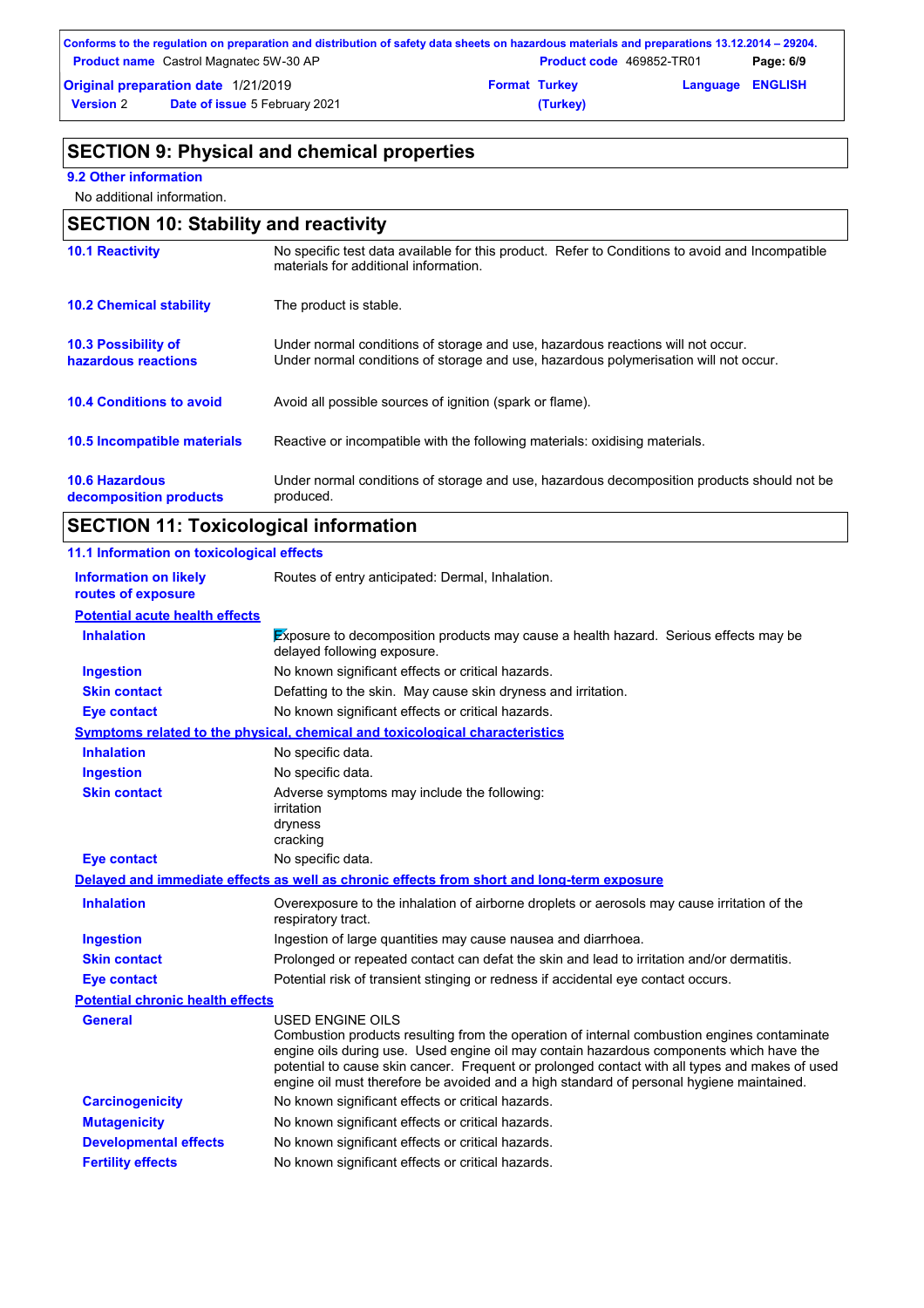|                                     | Conforms to the regulation on preparation and distribution of safety data sheets on hazardous materials and preparations 13.12.2014 – 29204. |                      |                                 |                         |           |
|-------------------------------------|----------------------------------------------------------------------------------------------------------------------------------------------|----------------------|---------------------------------|-------------------------|-----------|
|                                     | <b>Product name</b> Castrol Magnatec 5W-30 AP                                                                                                |                      | <b>Product code</b> 469852-TR01 |                         | Page: 7/9 |
| Original preparation date 1/21/2019 |                                                                                                                                              | <b>Format Turkey</b> |                                 | <b>Language ENGLISH</b> |           |
| <b>Version 2</b>                    | <b>Date of issue 5 February 2021</b>                                                                                                         |                      | (Turkey)                        |                         |           |

# **SECTION 12: Ecological information**

#### **12.1 Toxicity**

**Environmental hazards** Not classified as dangerous

#### **12.2 Persistence and degradability**

Expected to be biodegradable.

#### **12.3 Bioaccumulative potential**

This product is not expected to bioaccumulate through food chains in the environment.

| <b>12.4 Mobility in soil</b>                                  |                                                                      |
|---------------------------------------------------------------|----------------------------------------------------------------------|
| <b>Soil/water partition</b><br>coefficient (K <sub>oc</sub> ) | Not available.                                                       |
| <b>Mobility</b>                                               | Spillages may penetrate the soil causing ground water contamination. |

#### **12.5 Results of PBT and vPvB assessment**

This mixture does not contain any substances that are assessed to be a PBT or a vPvB.

#### **12.6 Other adverse effects**

| <b>Other ecological information</b> | Spills may form a film on water surfaces causing physical damage to organisms. Oxygen |
|-------------------------------------|---------------------------------------------------------------------------------------|
|                                     | transfer could also be impaired.                                                      |

# **SECTION 13: Disposal considerations**

### **13.1 Waste treatment methods**

| <b>Methods of disposal</b> | The generation of waste should be avoided or minimised wherever possible. Significant<br>quantities of waste product residues should not be disposed of via the foul sewer but processed<br>in a suitable effluent treatment plant. Dispose of surplus and non-recyclable products via a<br>licensed waste disposal contractor. Disposal of this product, solutions and any by-products<br>should at all times comply with the requirements of environmental protection and waste disposal<br>legislation and any regional local authority requirements. Waste packaging should be recycled.<br>Incineration or landfill should only be considered when recycling is not feasible. This material<br>and its container must be disposed of in a safe way. Empty containers or liners may retain some<br>product residues. Avoid dispersal of spilt material and runoff and contact with soil, waterways,<br>drains and sewers. |
|----------------------------|-------------------------------------------------------------------------------------------------------------------------------------------------------------------------------------------------------------------------------------------------------------------------------------------------------------------------------------------------------------------------------------------------------------------------------------------------------------------------------------------------------------------------------------------------------------------------------------------------------------------------------------------------------------------------------------------------------------------------------------------------------------------------------------------------------------------------------------------------------------------------------------------------------------------------------|
| <b>Special precautions</b> | This material and its container must be disposed of in a safe way. Empty containers or liners<br>may retain some product residues. Avoid dispersal of spilt material and runoff and contact with<br>soil, waterways, drains and sewers.                                                                                                                                                                                                                                                                                                                                                                                                                                                                                                                                                                                                                                                                                       |

### **SECTION 14: Transport information**

|                                                | <b>ADR/RID</b> | <b>ADN</b>               | <b>IMDG</b>              | <b>IATA</b>    |
|------------------------------------------------|----------------|--------------------------|--------------------------|----------------|
| 14.1 UN number                                 | Not regulated. | Not regulated.           | Not regulated.           | Not regulated. |
| 14.2 UN proper<br>shipping name                |                | $\overline{\phantom{0}}$ | $\overline{\phantom{a}}$ | ۰              |
| <b>14.3 Transport</b><br>hazard class(es)      |                | $\overline{\phantom{0}}$ | $\overline{\phantom{0}}$ |                |
| 14.4 Packing<br>group                          |                | -                        | ÷                        |                |
| 14.5<br><b>Environmental</b><br><b>hazards</b> | No.            | No.                      | No.                      | No.            |
| <b>Additional</b><br>information               | -              | $\overline{\phantom{0}}$ | $\overline{\phantom{0}}$ | ۰              |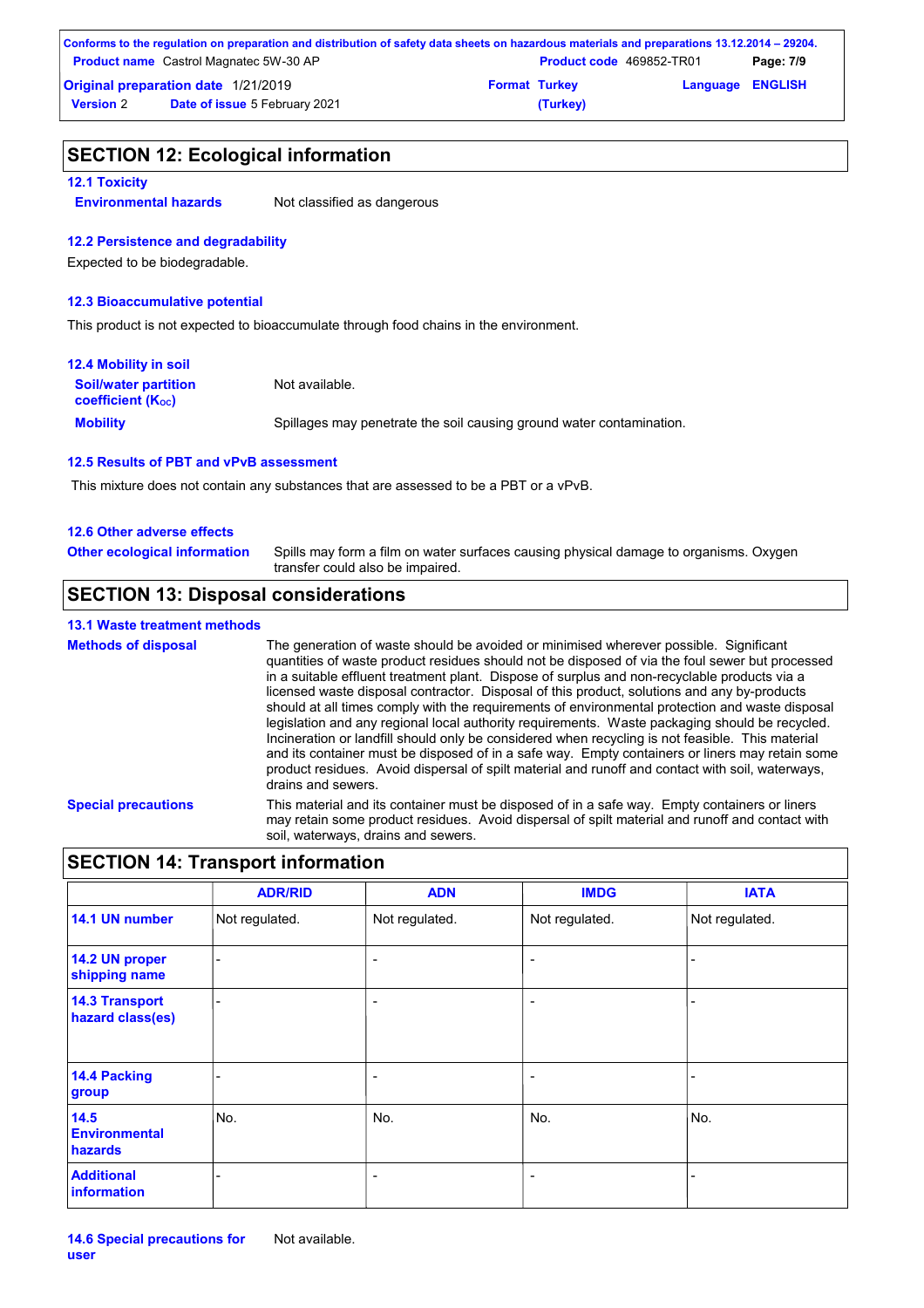|                                            | Conforms to the regulation on preparation and distribution of safety data sheets on hazardous materials and preparations 13.12.2014 – 29204. |                      |                                 |                         |           |
|--------------------------------------------|----------------------------------------------------------------------------------------------------------------------------------------------|----------------------|---------------------------------|-------------------------|-----------|
|                                            | <b>Product name</b> Castrol Magnatec 5W-30 AP                                                                                                |                      | <b>Product code</b> 469852-TR01 |                         | Page: 8/9 |
| <b>Original preparation date 1/21/2019</b> |                                                                                                                                              | <b>Format Turkey</b> |                                 | <b>Language ENGLISH</b> |           |
| <b>Version 2</b>                           | <b>Date of issue 5 February 2021</b>                                                                                                         |                      | (Turkey)                        |                         |           |

# **SECTION 14: Transport information**

**14.7 Transport in bulk according to IMO instruments**

Not available.

# **SECTION 15: Regulatory information**

|                                                                 | 15.1 Safety, health and environmental regulations/legislation specific for the substance or mixture      |
|-----------------------------------------------------------------|----------------------------------------------------------------------------------------------------------|
| <b>National inventory</b>                                       |                                                                                                          |
| <b>Australia inventory (AICS)</b>                               | All components are listed or exempted.                                                                   |
| <b>Canada inventory</b>                                         | All components are listed or exempted.                                                                   |
| <b>China inventory (IECSC)</b>                                  | All components are listed or exempted.                                                                   |
| <b>Japan inventory (ENCS)</b>                                   | At least one component is not listed.                                                                    |
| <b>Korea inventory (KECI)</b>                                   | All components are listed or exempted.                                                                   |
| <b>Philippines inventory</b><br>(PICCS)                         | All components are listed or exempted.                                                                   |
| <b>REACH Status</b>                                             | For the REACH status of this product please consult your company contact, as identified in<br>Section 1. |
| <b>Taiwan Chemical</b><br><b>Substances Inventory</b><br>(TCSI) | All components are listed or exempted.                                                                   |
| <b>United States inventory</b><br>(TSCA 8b)                     | All components are active or exempted.                                                                   |

# **SECTION 16: Other information**

| <b>Abbreviations and acronyms</b>                      | Inland Waterway<br>Road<br>ATE = Acute Toxicity Estimate<br><b>BCF</b> = Bioconcentration Factor<br>CAS = Chemical Abstracts Service<br>IBC = Intermediate Bulk Container<br>TWA = Time weighted average<br>UN = United Nations<br>VOC = Volatile Organic Compound | ACGIH = American Conference of Industrial Hygienists<br>ADN = European Provisions concerning the International Carriage of Dangerous Goods by<br>ADR = The European Agreement concerning the International Carriage of Dangerous Goods by<br>GHS = Globally Harmonized System of Classification and Labelling of Chemicals<br>IATA = International Air Transport Association<br><b>IMDG = International Maritime Dangerous Goods</b><br>LogPow = logarithm of the octanol/water partition coefficient<br>MARPOL = International Convention for the Prevention of Pollution From Ships, 1973 as<br>modified by the Protocol of 1978. ("Marpol" = marine pollution)<br>OECD = Organisation for Economic Co-operation and Development<br>PBT = Persistent, Bioaccumulative and Toxic<br>RID = The Regulations concerning the International Carriage of Dangerous Goods by Rail<br>SADT = Self-Accelerating Decomposition Temperature<br>STOT-RE = Specific Target Organ Toxicity - Repeated Exposure<br>STOT-SE = Specific Target Organ Toxicity - Single Exposure<br>$UVCB = Complex\;hydrocarbon\; substance$<br>vPvB = Very Persistent and Very Bioaccumulative<br>Varies = may contain one or more of the following 64741-88-4, 64741-89-5, 64741-95-3,<br>64741-96-4, 64742-01-4, 64742-44-5, 64742-45-6, 64742-52-5, 64742-53-6, 64742-54-7,<br>64742-55-8, 64742-56-9, 64742-57-0, 64742-58-1, 64742-62-7, 64742-63-8, 64742-65-0,<br>64742-70-7, 72623-85-9, 72623-86-0, 72623-87-1 |
|--------------------------------------------------------|--------------------------------------------------------------------------------------------------------------------------------------------------------------------------------------------------------------------------------------------------------------------|------------------------------------------------------------------------------------------------------------------------------------------------------------------------------------------------------------------------------------------------------------------------------------------------------------------------------------------------------------------------------------------------------------------------------------------------------------------------------------------------------------------------------------------------------------------------------------------------------------------------------------------------------------------------------------------------------------------------------------------------------------------------------------------------------------------------------------------------------------------------------------------------------------------------------------------------------------------------------------------------------------------------------------------------------------------------------------------------------------------------------------------------------------------------------------------------------------------------------------------------------------------------------------------------------------------------------------------------------------------------------------------------------------------------------------------------------------------------------------------|
| <b>Full text of abbreviated H</b><br><b>statements</b> | H304                                                                                                                                                                                                                                                               | May be fatal if swallowed and enters airways.                                                                                                                                                                                                                                                                                                                                                                                                                                                                                                                                                                                                                                                                                                                                                                                                                                                                                                                                                                                                                                                                                                                                                                                                                                                                                                                                                                                                                                            |
| <b>Full text of classifications</b><br>[CLP/GHS]       | Asp. Tox. 1                                                                                                                                                                                                                                                        | <b>ASPIRATION HAZARD - Category 1</b>                                                                                                                                                                                                                                                                                                                                                                                                                                                                                                                                                                                                                                                                                                                                                                                                                                                                                                                                                                                                                                                                                                                                                                                                                                                                                                                                                                                                                                                    |
| <b>History</b>                                         |                                                                                                                                                                                                                                                                    |                                                                                                                                                                                                                                                                                                                                                                                                                                                                                                                                                                                                                                                                                                                                                                                                                                                                                                                                                                                                                                                                                                                                                                                                                                                                                                                                                                                                                                                                                          |
| Date of issue/ Date of<br>revision                     | 5 February 2021                                                                                                                                                                                                                                                    |                                                                                                                                                                                                                                                                                                                                                                                                                                                                                                                                                                                                                                                                                                                                                                                                                                                                                                                                                                                                                                                                                                                                                                                                                                                                                                                                                                                                                                                                                          |
| Date of previous issue                                 | 21 January 2019.                                                                                                                                                                                                                                                   |                                                                                                                                                                                                                                                                                                                                                                                                                                                                                                                                                                                                                                                                                                                                                                                                                                                                                                                                                                                                                                                                                                                                                                                                                                                                                                                                                                                                                                                                                          |
| <b>Prepared by</b>                                     | <b>Product Stewardship</b>                                                                                                                                                                                                                                         |                                                                                                                                                                                                                                                                                                                                                                                                                                                                                                                                                                                                                                                                                                                                                                                                                                                                                                                                                                                                                                                                                                                                                                                                                                                                                                                                                                                                                                                                                          |
|                                                        |                                                                                                                                                                                                                                                                    | Banu Uzunoğlu, Regulatory Certificate Number and Date: GBF-A-0-2666 / 31.10.2017<br>banu.uzunoglu@bp.com, +90 216 571 2938                                                                                                                                                                                                                                                                                                                                                                                                                                                                                                                                                                                                                                                                                                                                                                                                                                                                                                                                                                                                                                                                                                                                                                                                                                                                                                                                                               |

**Indicates information that has changed from previously issued version.**